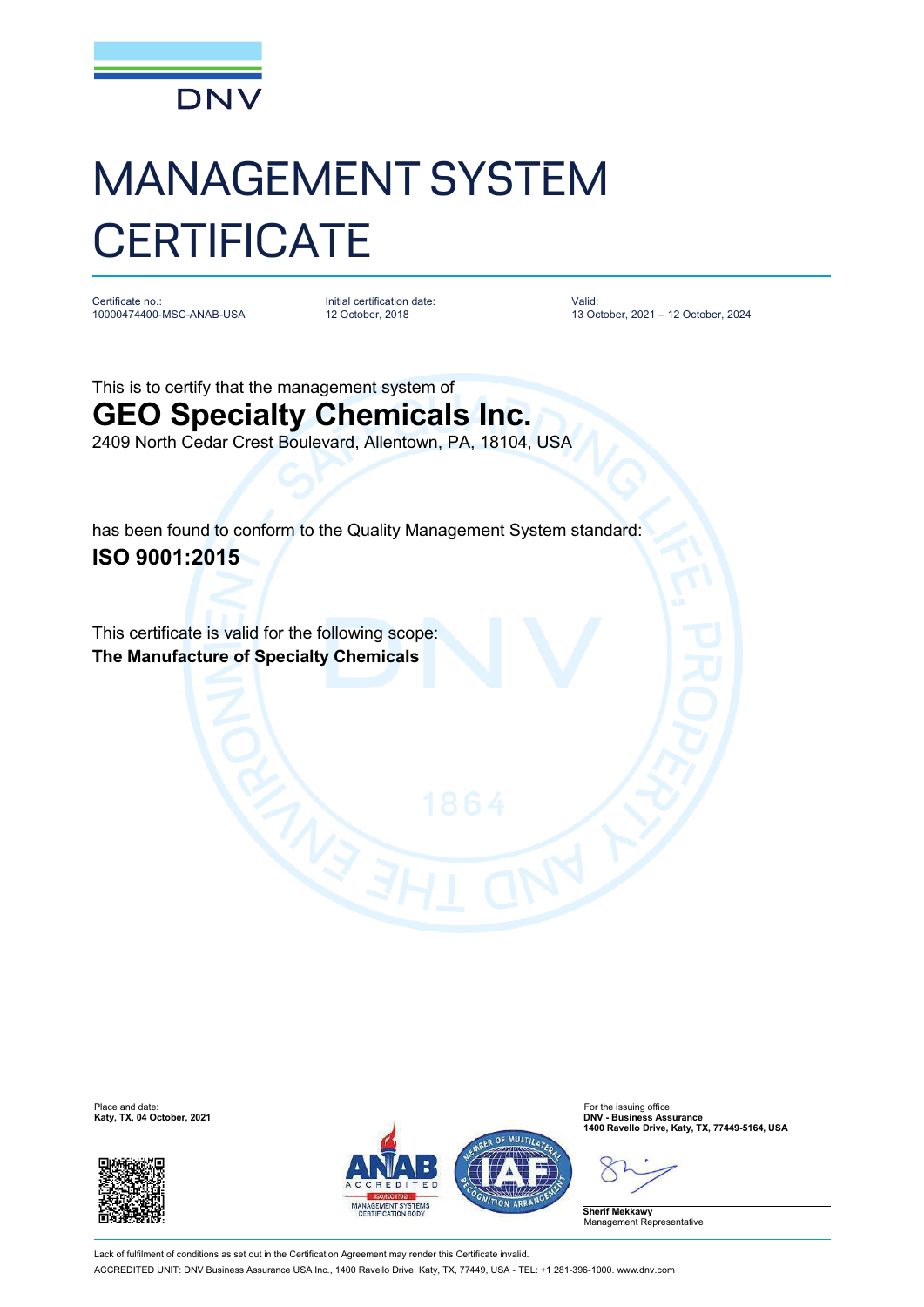

## MANAGEMENT SYSTEM **CERTIFICATE**

Certificate no.: 10000474397-MSC-ANAB-USA Initial certification date: 12 October, 2018

Valid: 13 October, 2021 – 12 October, 2024

This is to certify that the management system of **GEO Specialty Chemicals** 701 Wissahickon Avenue, Cedartown, GA, 30125, USA

has been found to conform to the Quality Management System standard: **ISO 9001:2015**

This certificate is valid for the following scope: **Manufacture of specialty chemicals**





**1400 Ravello Drive, Katy, TX, 77449-5164, USA**

**Sherif Mekkawy** Management Representative

Lack of fulfilment of conditions as set out in the Certification Agreement may render this Certificate invalid. ACCREDITED UNIT: DNV Business Assurance USA Inc., 1400 Ravello Drive, Katy, TX, 77449, USA - TEL: +1 281-396-1000. [www.dnv.com](http://www.dnv.com)